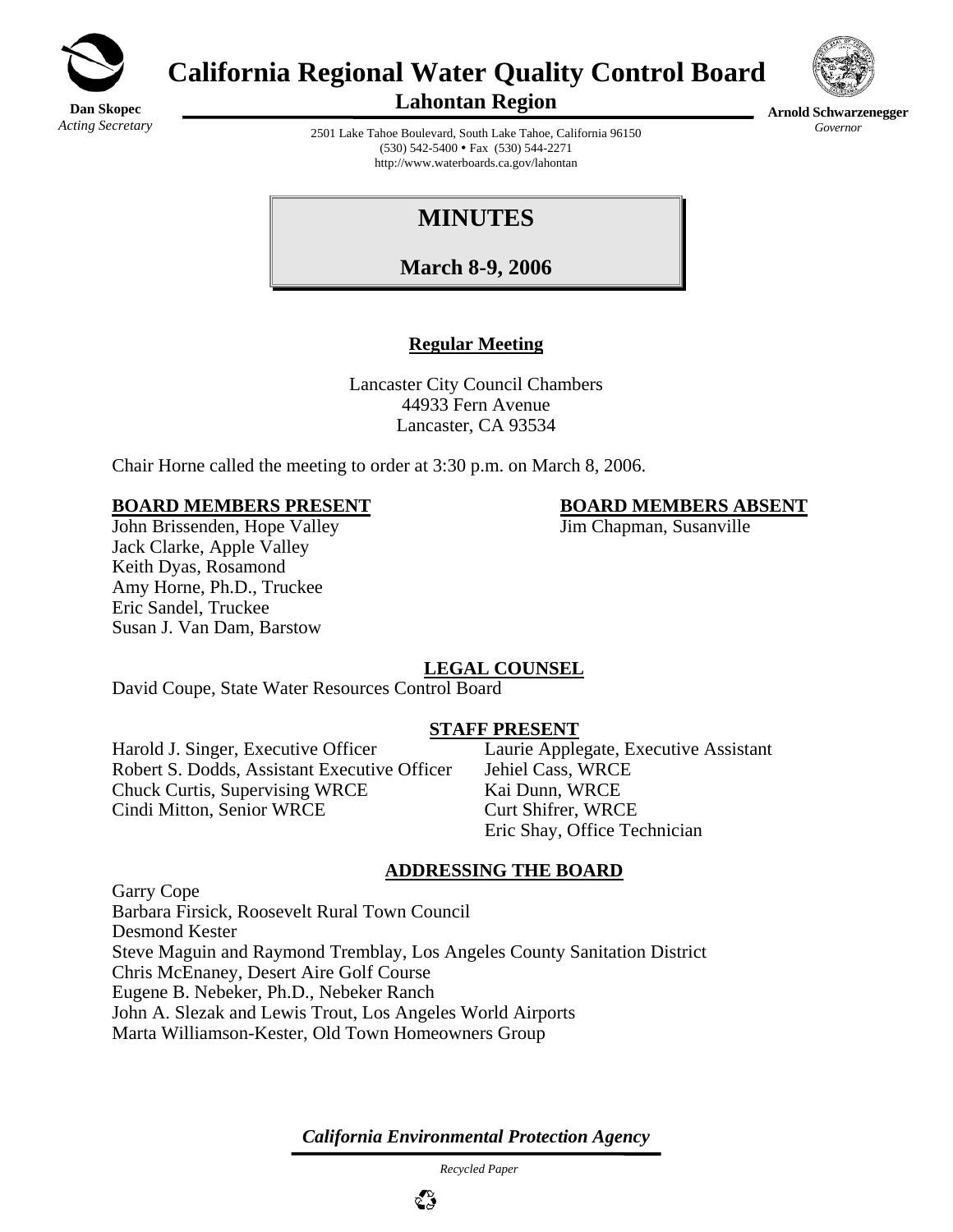#### **1. CLOSED SESSION**

Board members met in closed session on March 8, 2006 from 3:30 p.m. to 5:00 p.m. to discuss items h, i and j. **Authority**: Government Code Section 11126(e).

The Board reconvened in open session at 5:00 p.m. and adjourned at 5:01 p.m.

#### **Regular Meeting, Continued 7:30 p.m., March 8, 2006**

Chair Horne called the meeting to order at 7:30 p.m. Board members present: John Brissenden, Jack Clarke, Keith Dyas, Eric Sandel, and Susan Van Dam. Board member absent: Jim Chapman,

#### **2. PUBLIC FORUM**

• Garry Cope, resident of Palmdale, asked the Board to look into the safety of drinking water provided by the Antelope Valley-East Kern Water Agency (AVEK). He commented that members of his family have become ill after drinking water provided by AVEK. Mr. Cope also inquired about the outcome of a court order he thought had been issued to the Lahontan Water Board approximately four years ago concerning water contamination in or near Air Force Plant 42 along Avenue M. He noted Mr. Walter Ranger raised the issue at several meetings of the Air Force Plant 42 Environmental Restoration Advisory Board but no one at the meeting knew the outcome of the court order.

Mr. Singer responded to Mr. Cope's concerns. He noted the Lahontan Water Board does not regulate AVEK and suggested Mr. Cope contact the Department of Health Services about the quality of his drinking water. Regarding the court order, Mr. Singer suggested that Mr. Cope leave his phone number with staff and a meeting will be scheduled with Cindi Mitton to discuss the issue.

- Chris McEnaney, operator of the Desert Aire Golf Course, read a prepared statement asking the Board to schedule a workshop about the litigation regarding water rights in the Antelope Valley. She indicated that the Los Angeles County Farm Bureau recently conducted a workshop on this issue and thought that a similar format would be informative for the Water Board.
- Lewis Trout, Los Angeles World Airports, concurred with Ms. McEnaney's request for the Board to schedule a workshop.

Mr. Singer asked the Board members if they would like to hold a workshop as suggested by Ms. McEnaney and Mr. Trout. Board members discussed the matter and it was the consensus of the Board to schedule the workshop. Mr. Coupe suggested the workshop focus primarily on water quality issues.

*California Environmental Protection Agency*

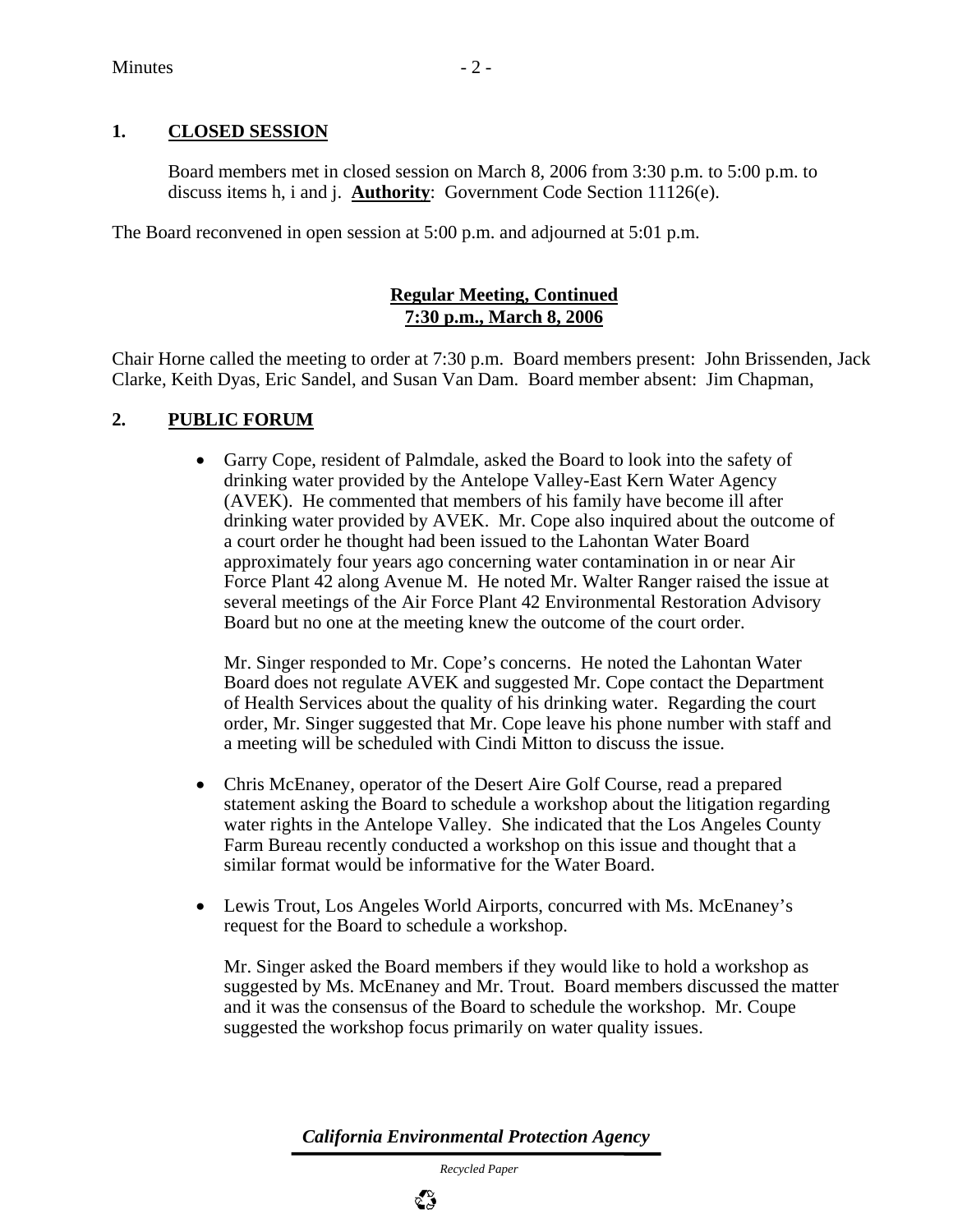#### **OTHER BUSINESS**

#### **3. Minutes of the Regular Meeting of February 8 and 9, 2006 in Kings Beach, California**

Mr. Sandel noted he had recused himself from Item 12. He asked that page 6 of the minutes be amended to reflect that he did not vote on Item 12.

• **Motion:** Moved by Mr. Dyas, seconded by Mr. Clarke and **unanimously carried** to adopt the February 8 and 9, 2006 minutes as amended by Mr. Sandel.

#### **NEW WASTE DISCHARGE REQUIREMENTS**

#### **4. Master Water Recycling Requirements, Los Angeles County Sanitation District No. 14 (Lancaster) Disinfected Tertiary Recycled Water, Los Angeles County**

Mr. Dyas recused himself from this item.

Curt Shifrer gave the staff presentation. Cindi Mitton discussed late revisions to the Order and comments received.

Addressing the Board: Raymond Tremblay, Los Angeles County Sanitation District, and Desmond Kester.

In response to a request that staff post recycling requirements on the Board's website, Mr. Singer commented that the Department of Health Services (DHS) is responsible for setting the criteria for recycled water. He noted the Regional Board could provide a link to the DHS website. Mr. Singer also discussed monitoring and reporting requirements and encouraged interested groups to contact Regional Board staff if interested in obtaining further information regarding monitoring reports.

• **Motion:** Moved by Mr. Clarke, seconded by Mr. Sandel and **unanimously carried** to adopt the Order with the revisions suggested by staff. Note: Mr. Dyas did not vote.

#### **STATUS REPORTS**

**5. Status Report on Compliance of Los Angeles County Sanitation District No. 14, Lancaster Water Reclamation Plant, with Waste Discharge Requirements (R6V-2002-053) and Cease and Desist Order (R6V-2004-038),** Los Angeles County

Mr. Dyas recused himself from this item.

Kai Dunn gave the staff presentation.

Addressing the Board: Steve Maguin, Los Angeles County Sanitation District; Marta Williamson-Kester, Old Town Homeowners Group; Barbara Firsick, Roosevelt Rural Town Council; Desmond Kester; and Dr. Eugene B. Nebeker, Nebeker Ranch.

The Board took no action on this item.

*California Environmental Protection Agency*

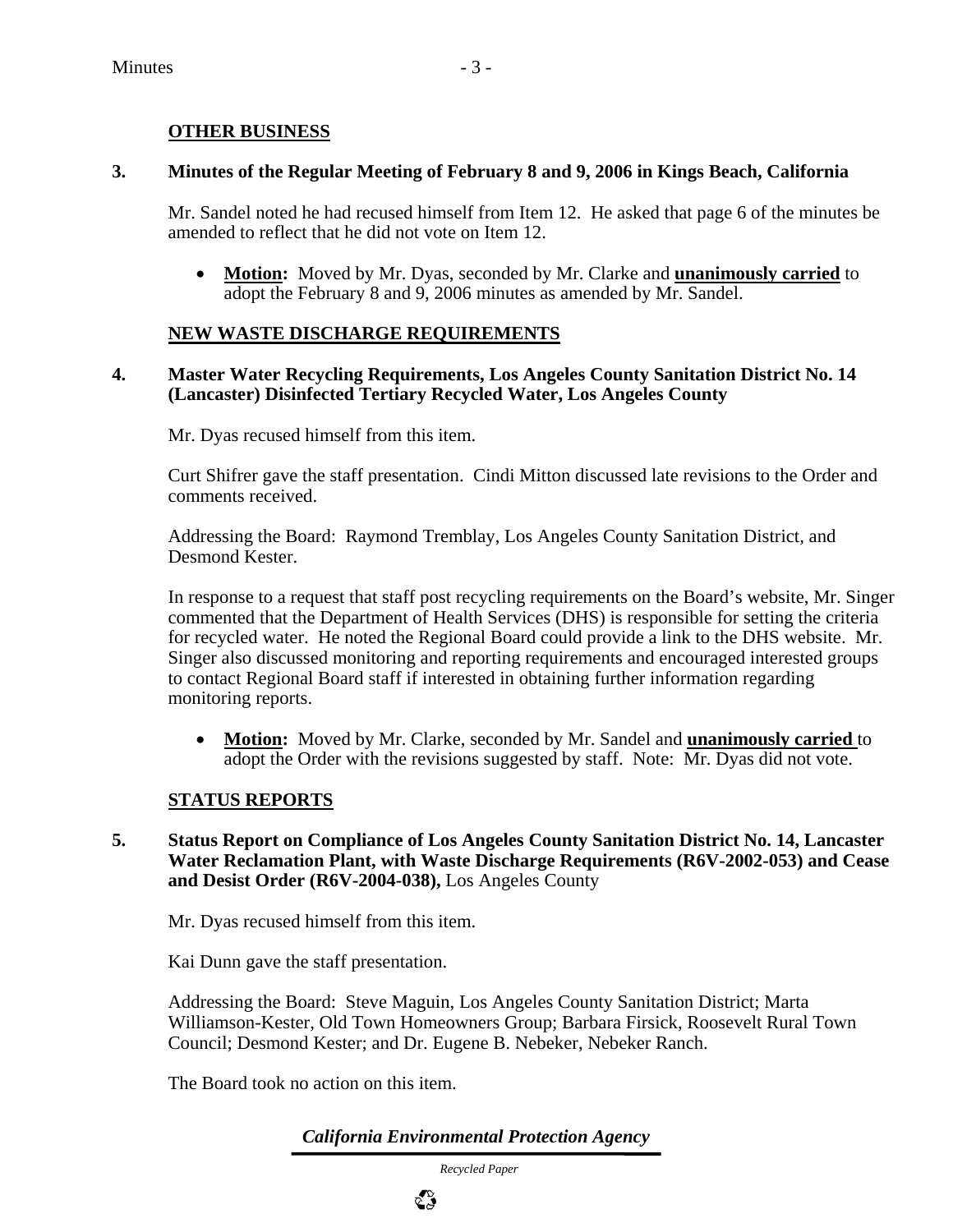**6. Status Report on Compliance of Los Angeles County Sanitation District No. 20, Palmdale Water Reclamation Plant, with Waste Discharge Requirements (6-00-57), Cease and Desist Order (R6V-2004-039) and Cleanup and Abatement Order (R6V-2003-056),** Los Angeles County

Jehiel Cass gave the staff presentation.

Addressing the Board: Steve Maguin, Los Angeles County Sanitation District; Garry Cope; Marta Williamson-Kester, Old Town Homeowners Group; Lewis Trout, Los Angeles World Airports; John Slezak, Los Angeles World Airports; and Dr. Eugene B. Nebeker, Nebeker Ranch.

The Board took no action on this item.

The evening session adjourned at 10:00 p.m.

#### **Regular Meeting, Continued 9:00 a.m., March 9, 2006**

Chair Horne called the meeting to order at 9:00 a.m. Board members present: John Brissenden, Jack Clarke, Keith Dyas, Eric Sandel, and Susan Van Dam. Board member absent: Jim Chapman.

#### **OTHER BUSINESS**

#### 7. **Executive Officer's Report**

Mr. Singer discussed the March 2006 written report.

The Squaw Creek TMDL is scheduled for consideration at the Board's April Board meeting. The document is over 150 pages and will be sent to the Board members earlier than usual to give the Board additional review time.

Mr. Dyas requested additional information regarding the State Water Board efforts to develop water quality standards for chlorine disinfection byproducts (THMs) and the applicability of these standards to groundwater (Item 1 in the Executive Officer's Report). Mr. Singer indicated he would look into this and report back to the Board.

Mr. Brissenden expressed concern regarding the possible removal of regulations on airborne particulate pollution. He noted the impact of such pollution on water quality and suggested the Board submit comments to the Environmental Protection Agency by the deadline of April 17.

Mr. Clarke discussed the increasing use of classified injection wells in the Victor Valley and expressed concern regarding their potential to pollute the aquifer. He noted the activity is not being regulated and suggested the Regional Board consider a means for doing so. Mr. Singer concurred with Mr. Clarke's concern and discussed approaches the Board could take, such as adopting a Basin Plan prohibition or addressing the issue in the implementation plan.

*California Environmental Protection Agency*

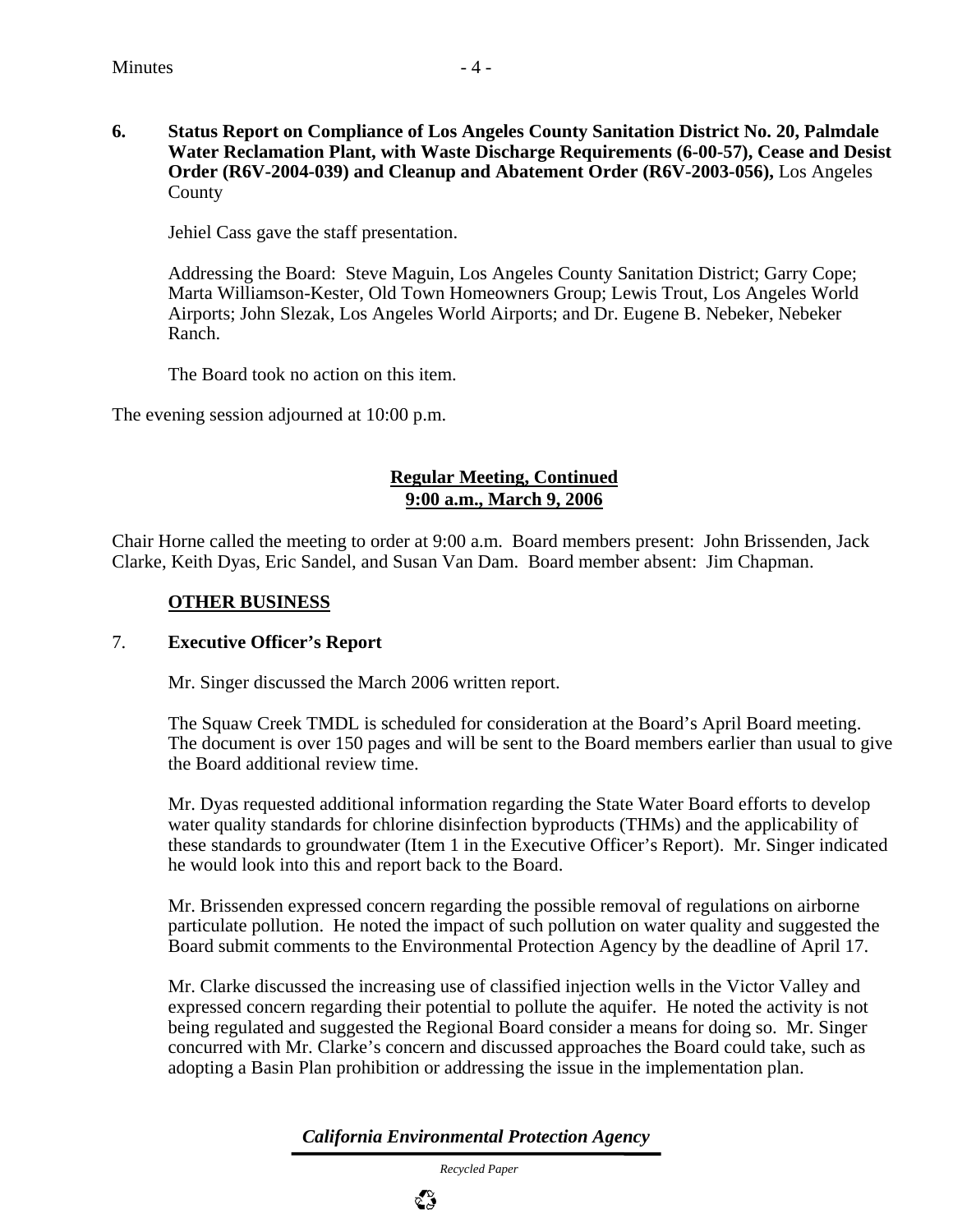Dr. Horne asked about the status of a request from Senator Runner's office in May 2005 asking for a breakdown of grant funding between the northern and southern portions of the Region. Mr. Singer noted that staff responded to Senator Runner's initial request and could follow-up with a phone call to see if the Senator is still interested in following the issue.

Mr. Singer noted the Searles Valley Minerals Operations Compliance Status is currently scheduled for bi-monthly reporting to the Board and asked if the item could be scheduled for semi-annual reporting. The Board concurred.

Dr. Horne inquired about the status of an issue brought to the Board's attention by Mr. Gary Guenther at the July 2005 meeting in Bishop. Mr. Guenther showed pictures related to the impact on water quality of grazing and commercial pack stations operating on Forest Service lands. Mr. Singer noted staff issued a Notice of Violation to the Forest Service and the Forest Service has been responsive. Further information will be provided to the Board at the next Board meeting. Dr. Horne suggested Mr. Singer include an update in the Executive Officer's Report when the Board meets in Bishop.

Mr. Singer discussed the status of the State Water Board's reporting system.

Mr. Singer handed out the following:

- Priority 1 Bill Report from the State Water Board's Office of Legislative Affairs dated March 6, 2006.
- Memo from Alan C. Lloyd, Agency Secretary, California Environmental Protection Agency (Cal/EPA), dated February 27, 2006 regarding Phase 2 of the Cal/EPA Enforcement Initiative.

#### **9. Request to the State Water Resources Control Board for Emergency Funds for Leviathan Mine**

Chuck Curtis gave the staff presentation and recommended the Board adopt the Resolution as proposed.

• **Motion:** Moved by Mr. Clarke, seconded by Mr. Dyas and **unanimously carried** to adopt the Resolution as proposed.

#### **8. Reports by Chair and Board Members**

Mr. Dyas thanked the City of Lancaster for use of the Council Chambers.

*California Environmental Protection Agency*

 *Recycled Paper*

ಭಿ